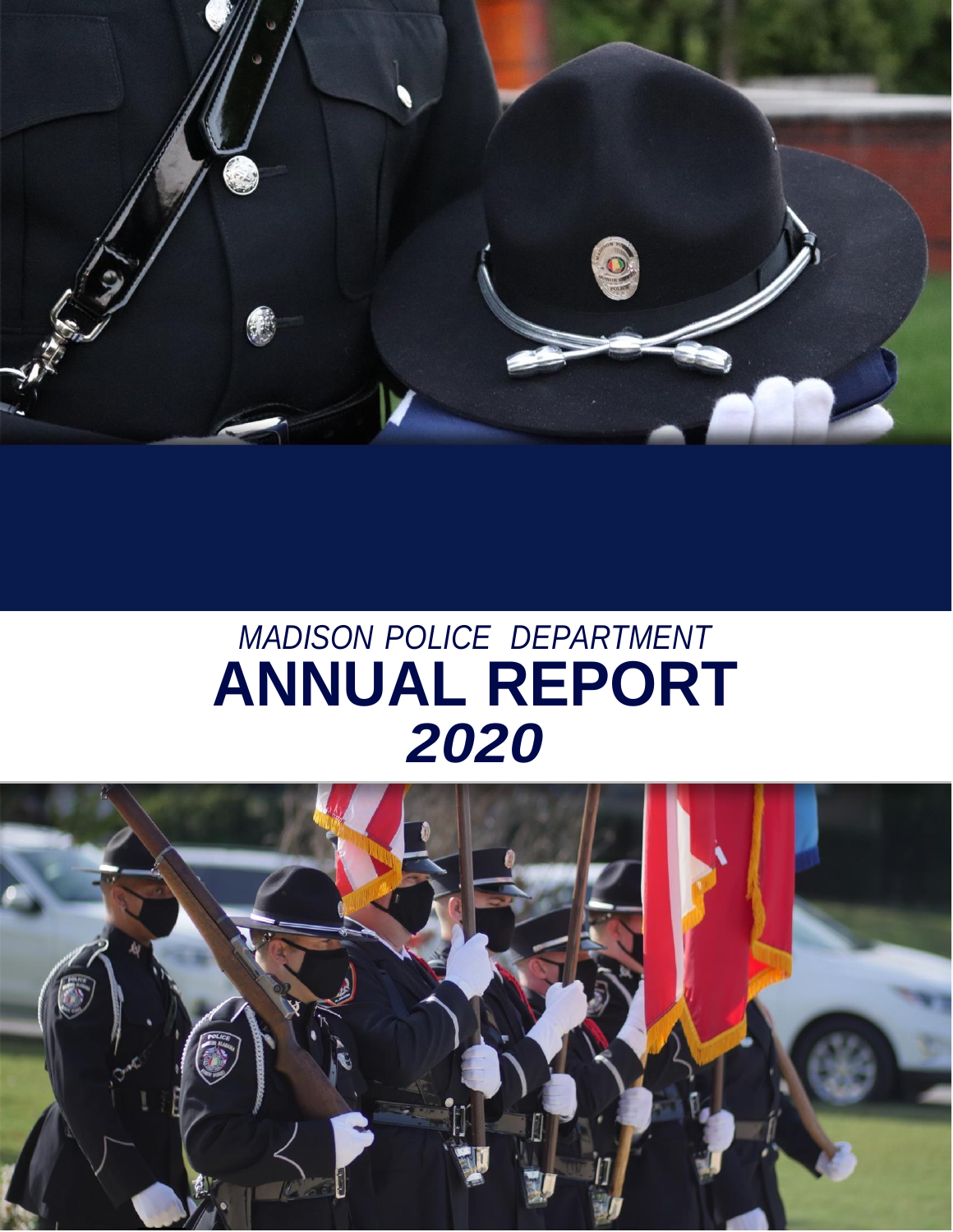| <b>TABLE OF CONTENTS</b>                | Page           |
|-----------------------------------------|----------------|
| <b>Introduction</b>                     | 3              |
| CALEA                                   | $\overline{4}$ |
| Crimes, Arrests, Traffic                | 5              |
| <b>Calls for Service, CIT</b>           | 6              |
| <b>Community Relations</b>              | $\overline{7}$ |
| <b>Crash Reports</b>                    | 8              |
| <b>Office of Professional Standards</b> | 9              |
| Narcotics/STAC                          |                |

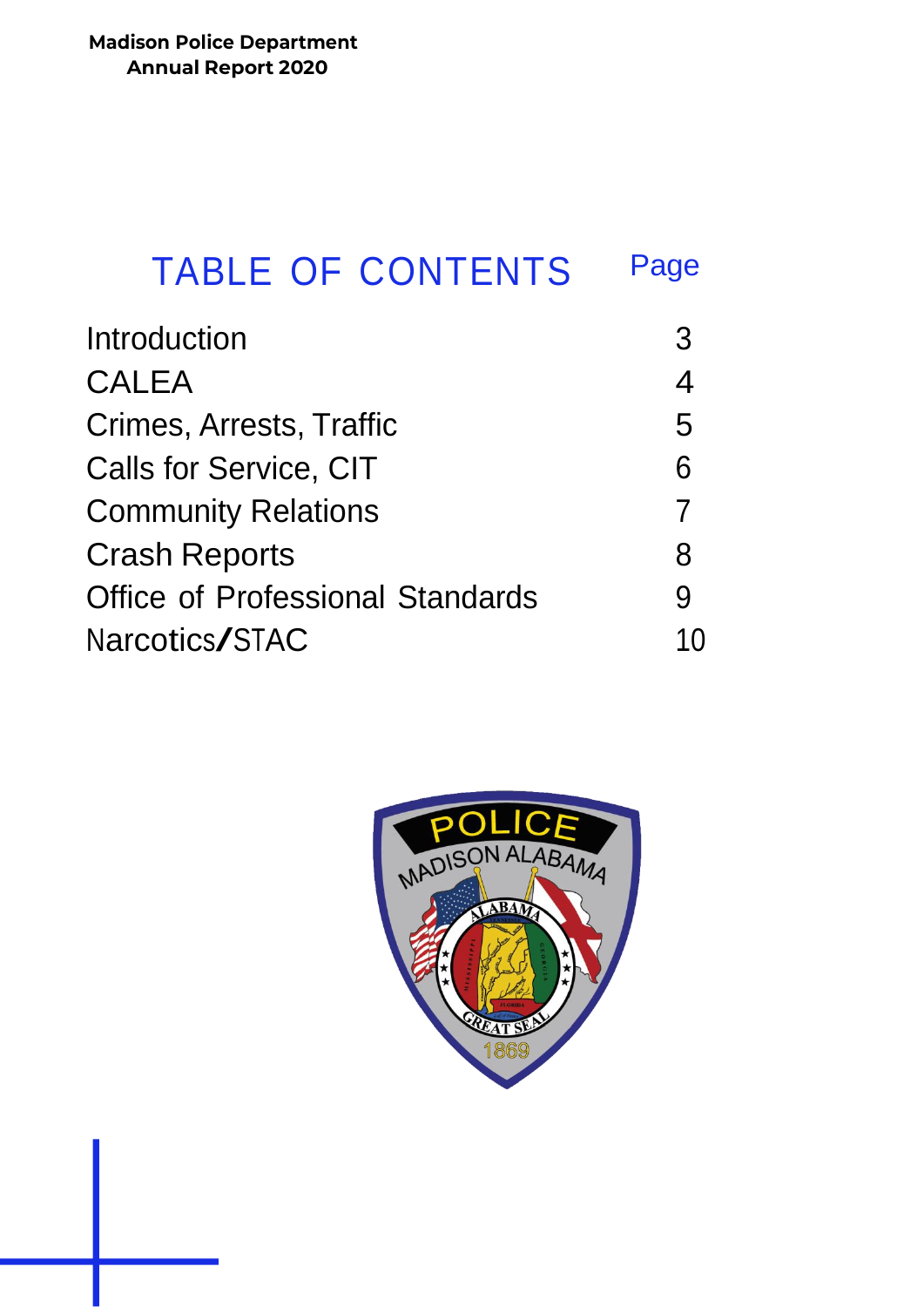# **I N T R O D U C T I O N**

**This annual report is a comprehensive report on law enforcement activities throughout the preceding year. Residents will find crime statistics, traffic information, as well as information on how the department is striving to improve these numbers throughout our city limits.** 

### **MISSION STATEMENT**

**The Madison City Police Department is dedicated to protecting and serving our community to the highest standard attainable. Our goal is to enhance the quality of life of every citizen through professional police services**

#### **GOALS**

- **Provide the best professional law enforcement services to thepublic.**
- **Address emerging crime trends and quality of life issues**
- **Maintain our Community Policing Initiatives**
- **Embrace the implementation and execution of a new Records Management System linking MPD with Huntsville Police Department and the Madison County Sheriff's Office.**
- **Implementation of Special EventManagement to the new Madison Multi-use Venue**

#### **P A G E 0 3 | I N T R O D U C T I O N**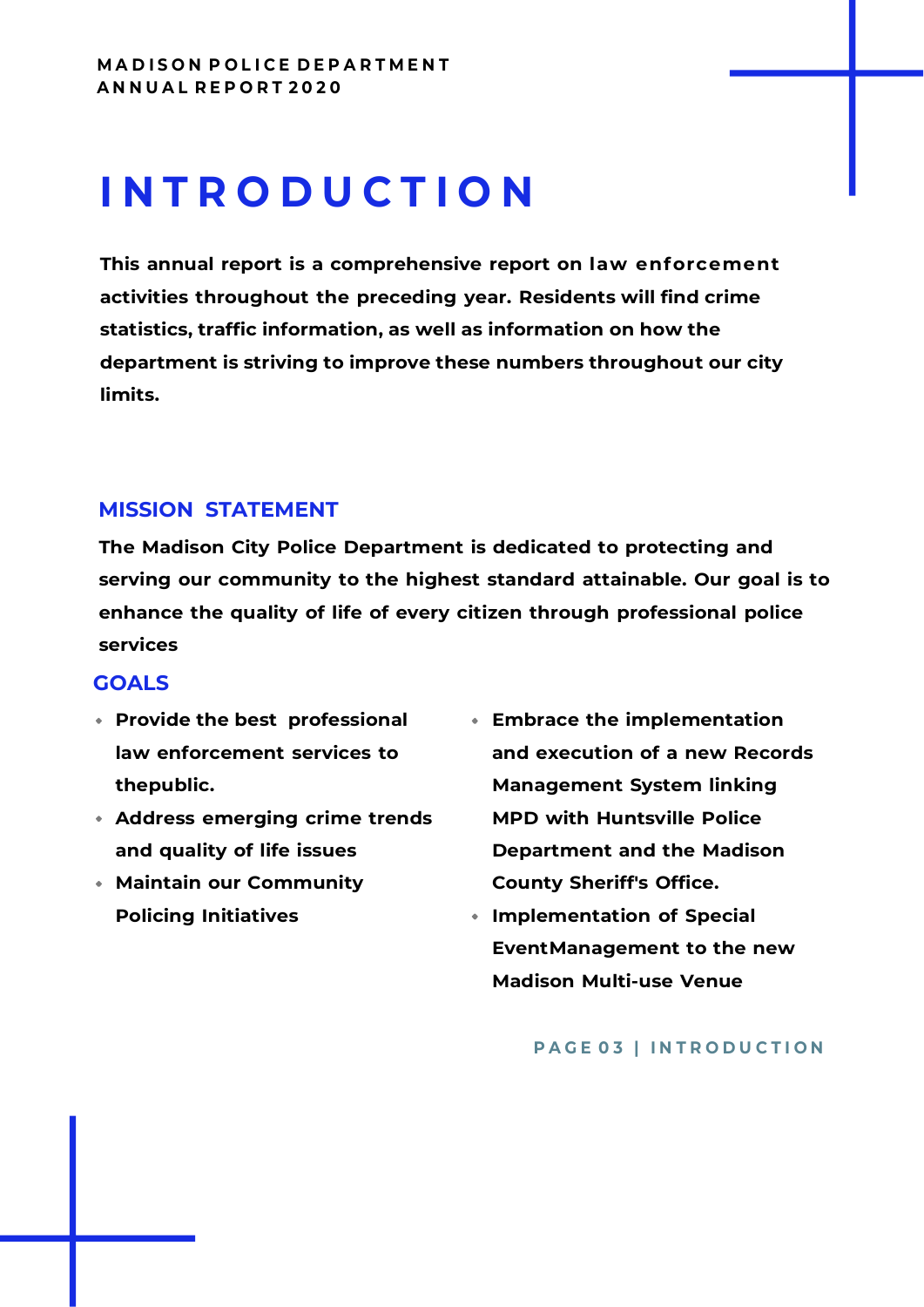### **Madison Police DepartmentAnnual**



The Commission on Accreditation for Law Enforcement Agencies (CALEA) is a credentialing organization that providesstandards for best practices in policing. Agencies who voluntarily seek accreditation must submit to annual compliance checks and reviews by neutral third-party criminal justice professionals selected by CALEA.

The accreditation process focuses on standards that provide best practices related to life, health, and safety procedures for the agency. These standards are considered foundational for contemporary law enforcement agencies. The program provides the framework for addressing high risk issues within acontemporary environment, and ensures officers are prepared to meet basic community service expectations and prepared to manage critical events.

CALEA awards accreditation to agencies every four years culminating in an in-depth on-site review with input from thepublic. The Madison Police Department gained initial accreditation in 2018 and is currently in its 2nd year of continued compliance with the standards.

In May, 2019 the Madison Police Department was granted level one accreditation with the Commission on Accreditation for Law Enforcement Agencies (CALEA). As the 7<sup>th</sup> municipal police agency to achieve this milestone in the state, the police department joins the 5% of the over 18,000 law enforcement agencies in the US to achieve the 'gold standard' accreditation.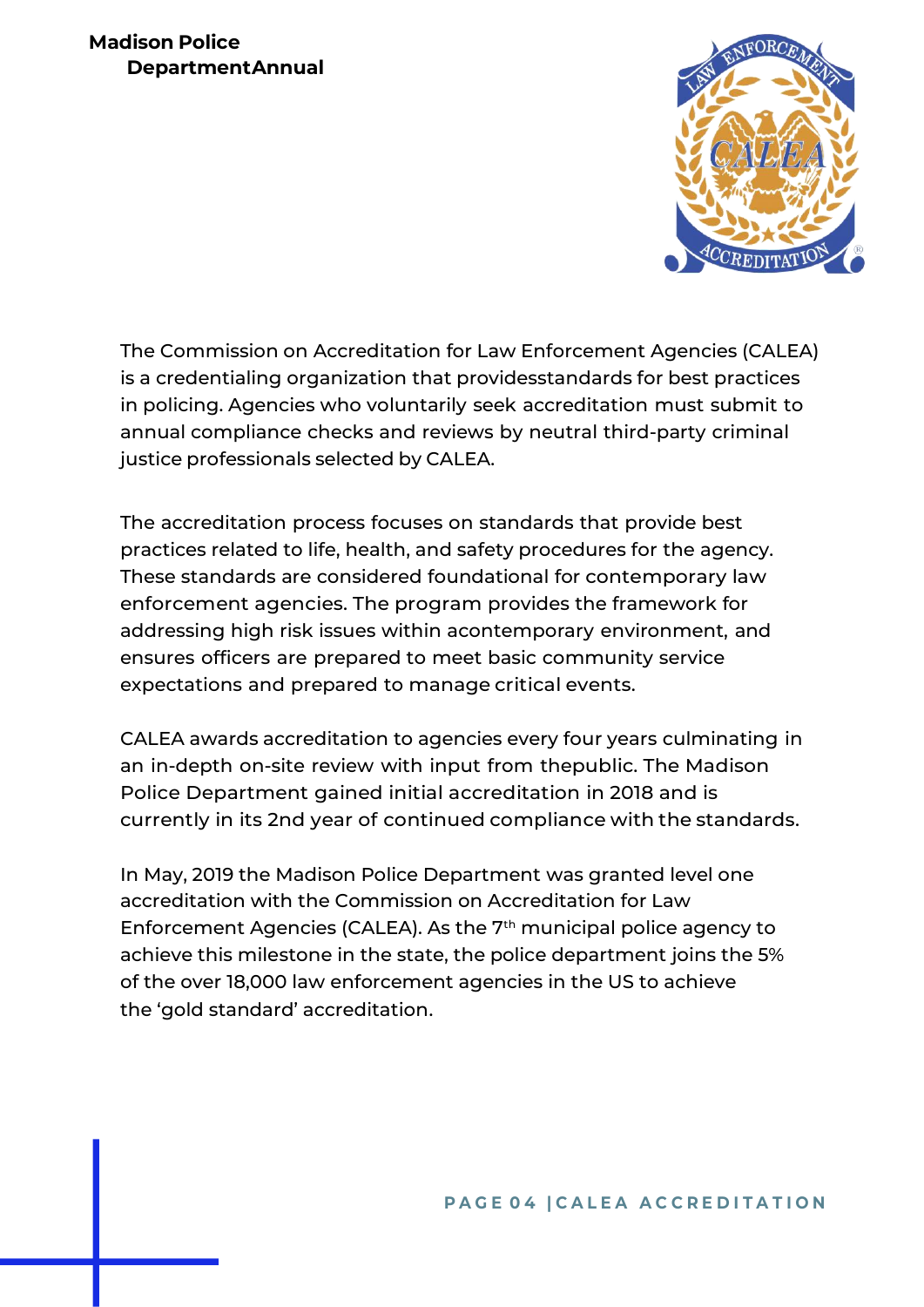**Madison Police DepartmentAnnual**

### **Crime Statistics**

| Shoplifting                  | 233  |
|------------------------------|------|
| Theft                        | 1204 |
| <b>Auto Theft</b>            | 30   |
| <b>Burglary to Vehicle</b>   | 248  |
| <b>Burglary to Residence</b> | 81   |
| <b>Burglary to Business</b>  | 48   |
| <b>Domestic Violence</b>     | 436  |
| Simple Assault               | 29   |
| <b>Aggravated Assault</b>    | 47   |
| Murder                       | 1    |
| Robbery                      | 13   |
| Rape                         | 16   |
| Drug Crimes                  | 685  |

|                        | Citations | Warnings | Arrests |
|------------------------|-----------|----------|---------|
| <b>White Male</b>      | 1188      | 1136     | 553     |
| <b>White Female</b>    | 619       | 872      | 254     |
| <b>Black Male</b>      | 936       | 445      | 459     |
| <b>Black Female</b>    | 531       | 256      | 147     |
| Hispanic/Latino Male   | 260       | 103      | 50      |
| Hispanic/Latino Female | 51        | 57       | 8       |
| <b>Other Male</b>      | 98        | 88       | 11      |
| <b>Other Female</b>    | 56        | 55       | 5       |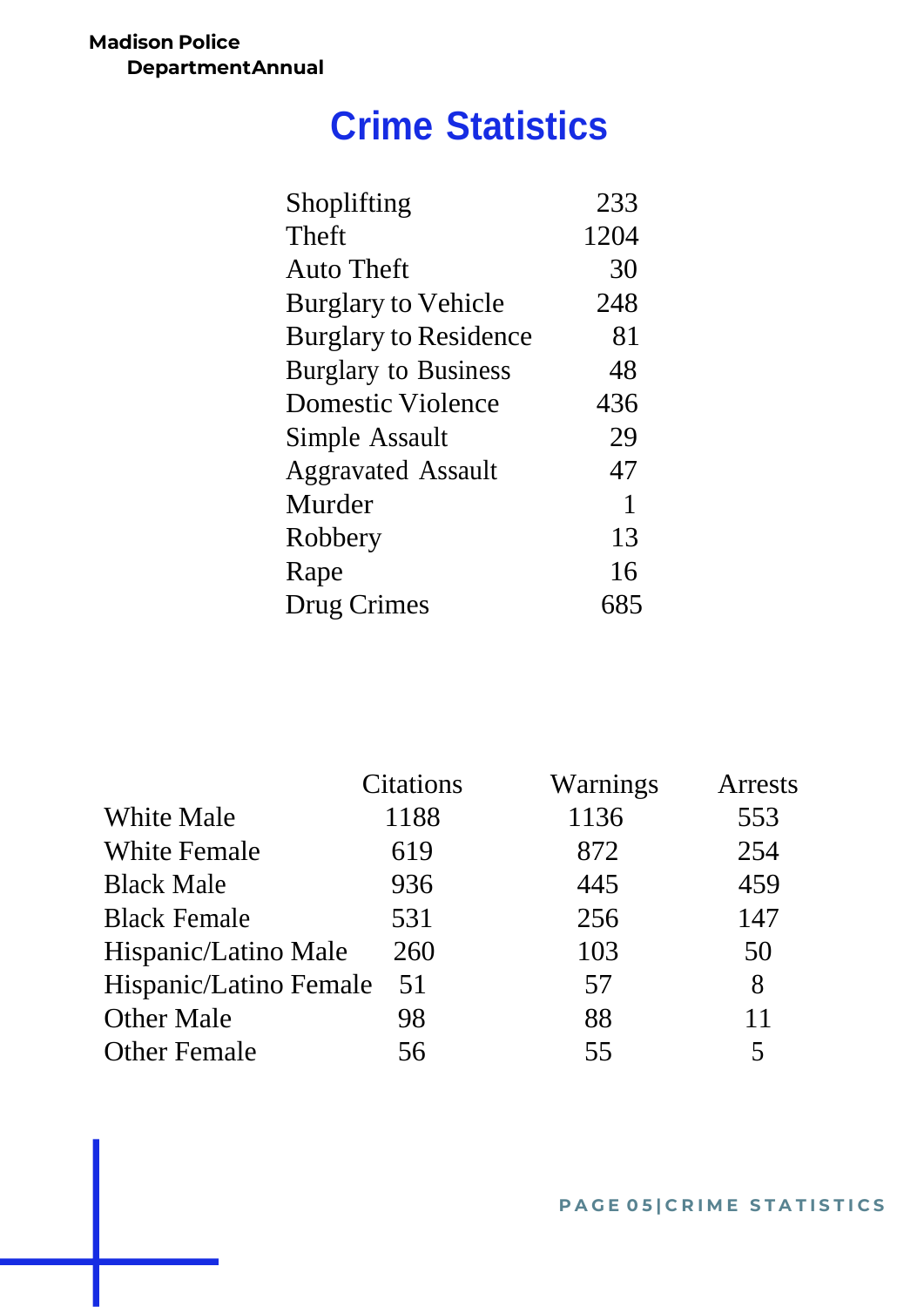### 2020 Total Calls for service 54,298

### Mental Health Crisis 222

Providing trained officers who have the skills and ability to reach out to those residents struggling with mental health issues is a priority for the Madison Police Department. As of 2020, MPD had one Mental Health Officer and numerous Crisis Intervention Officers available throughout the city. Asour community grows and expands, we will continue to trainour officers in Crisis Intervention so that we are able to provide all citizens of Madison with the highest level of professionalism and compassion.



**PAGE 06 CRISIS INTERVENTIONS**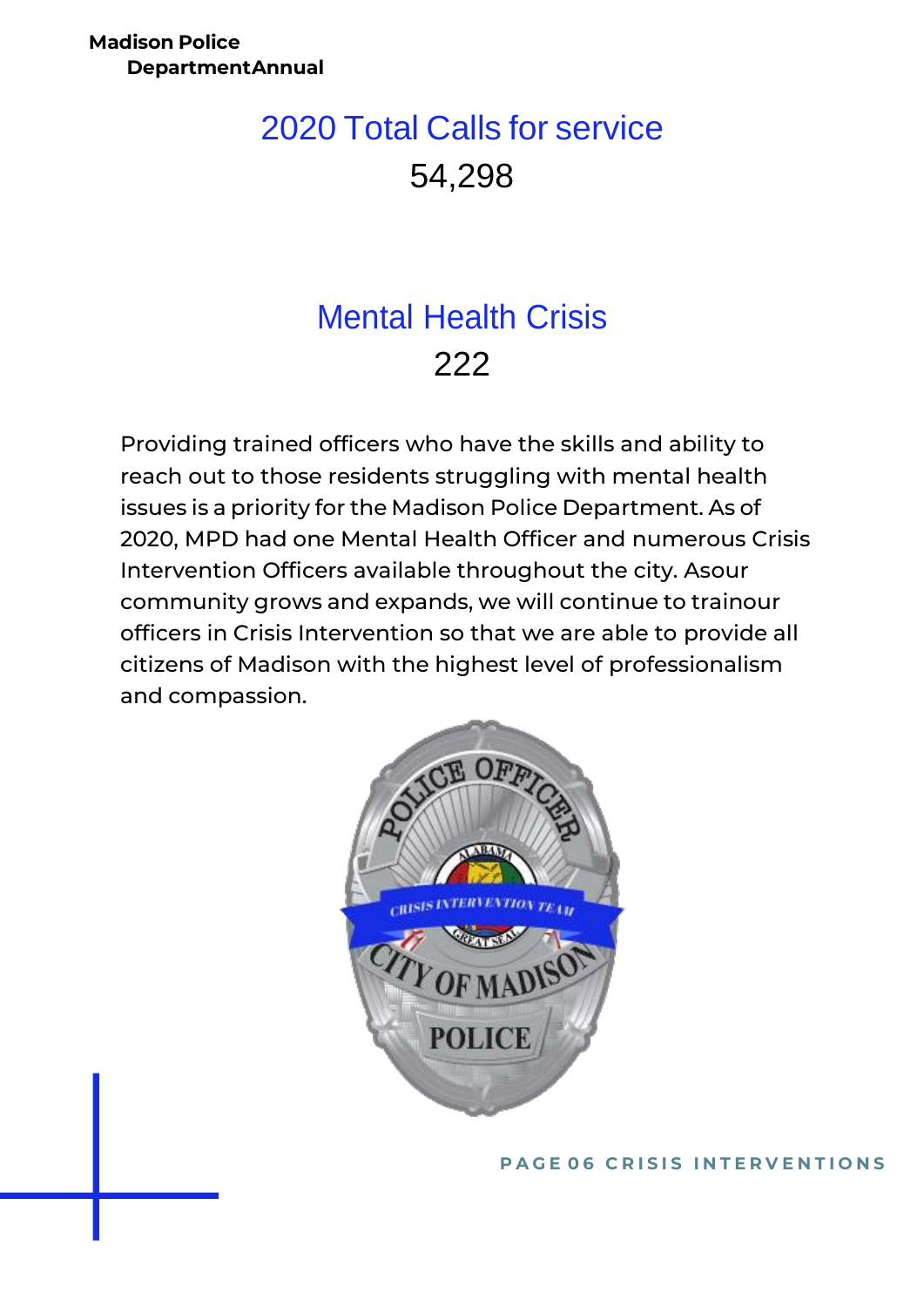# Community Relations

Madison Police Department is committed to promoting community involvement and participation through programs designed to enrich the lives and daily activities of the citizens they serve.

- Annual Kids Camp
- Coffee with a Cop
- Rape, Aggression, Defense (RAD)
- St. Judes Hospital Halloween Fest
- Huntsville Hospital NICU blanket drive
- Neighborhood Watch Program
- Partnership for Drug-Free Community
- Seniors and Law Enforcement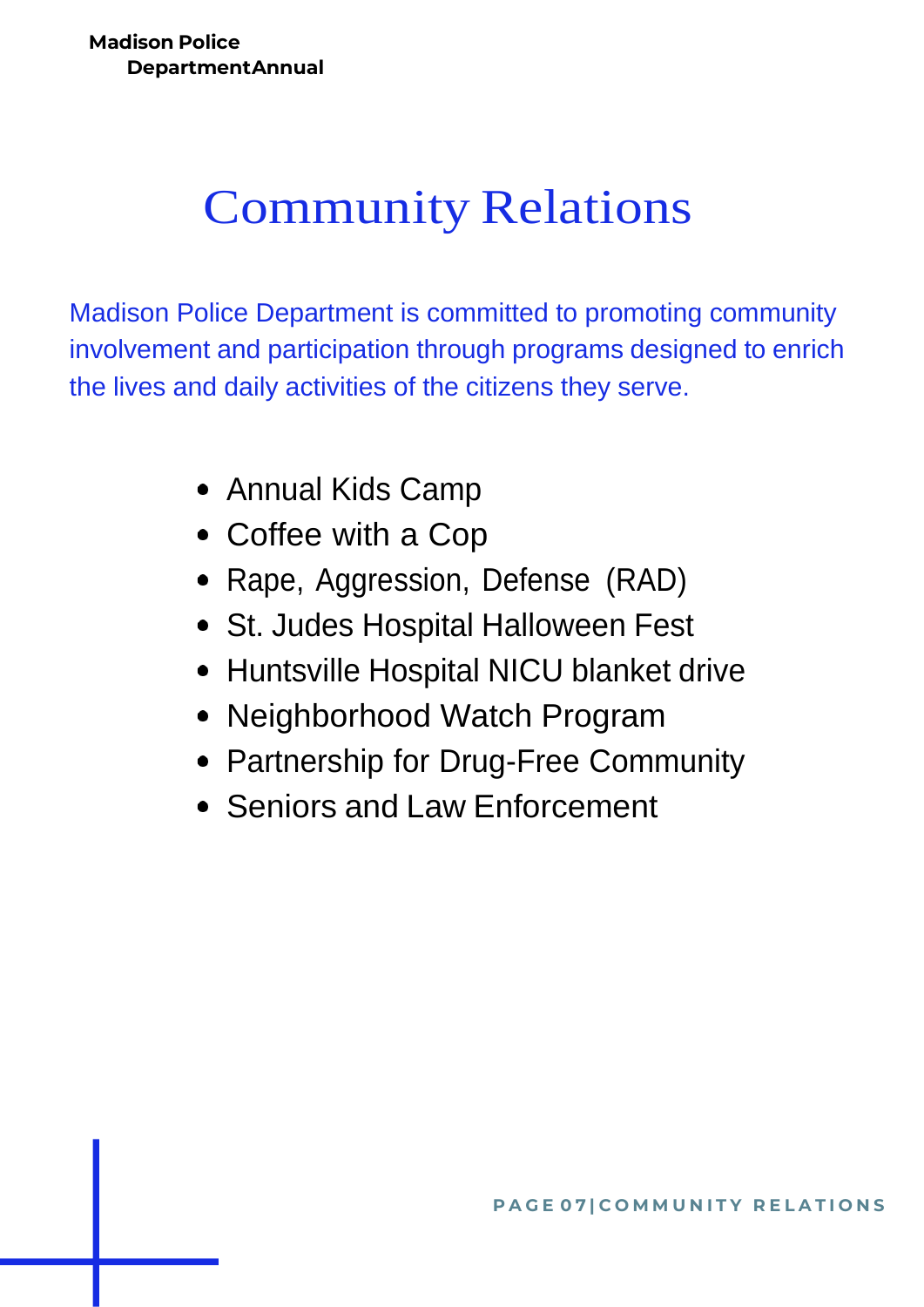### **Madison Police Department Annual Report 2020**

## Traffic

2020 Crash Report-Most Common Causes of Crashes

| Following too close           | 204 |
|-------------------------------|-----|
| Failure to yield right of way | 166 |
| Misjudge stopping distance    | 105 |
| Driving too fast              | 63  |
| <b>DUI</b>                    | 30  |
| Distracted driving            | 21  |

Madison Police responded to a total of 1060 crashes with one fatality crash reported.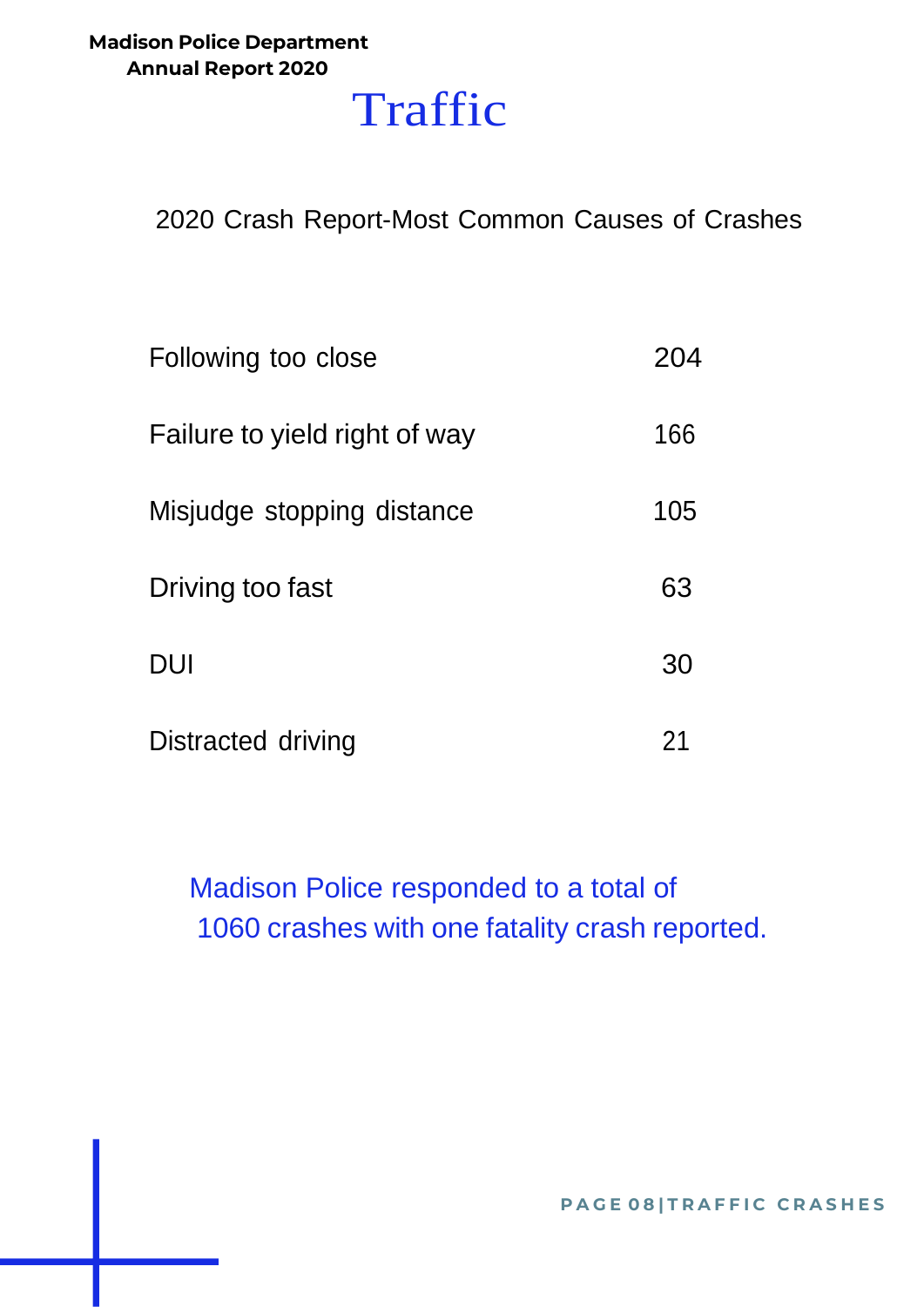#### **Madison Police DepartmentAnnual**

### Office of Professional Standards

|                                                         | Citizen<br>Complaint | Internal<br>Complaint |
|---------------------------------------------------------|----------------------|-----------------------|
| Sustained<br>Allegations occcurred                      | 4                    | 4                     |
| <b>Not Sustained</b><br>Neither proved<br>nor disproved | $\mathbf 1$          | $\mathbf{1}$          |
| Unfounded<br>Did not occur                              | 3                    | 3                     |
| Exonerated<br>Justified by law<br>or within policy      | 3                    |                       |
| <b>TOTAL</b>                                            | 9                    | 5                     |

Complaints may contain more than one allegation or other acts of misconduct may be found during the investigation.